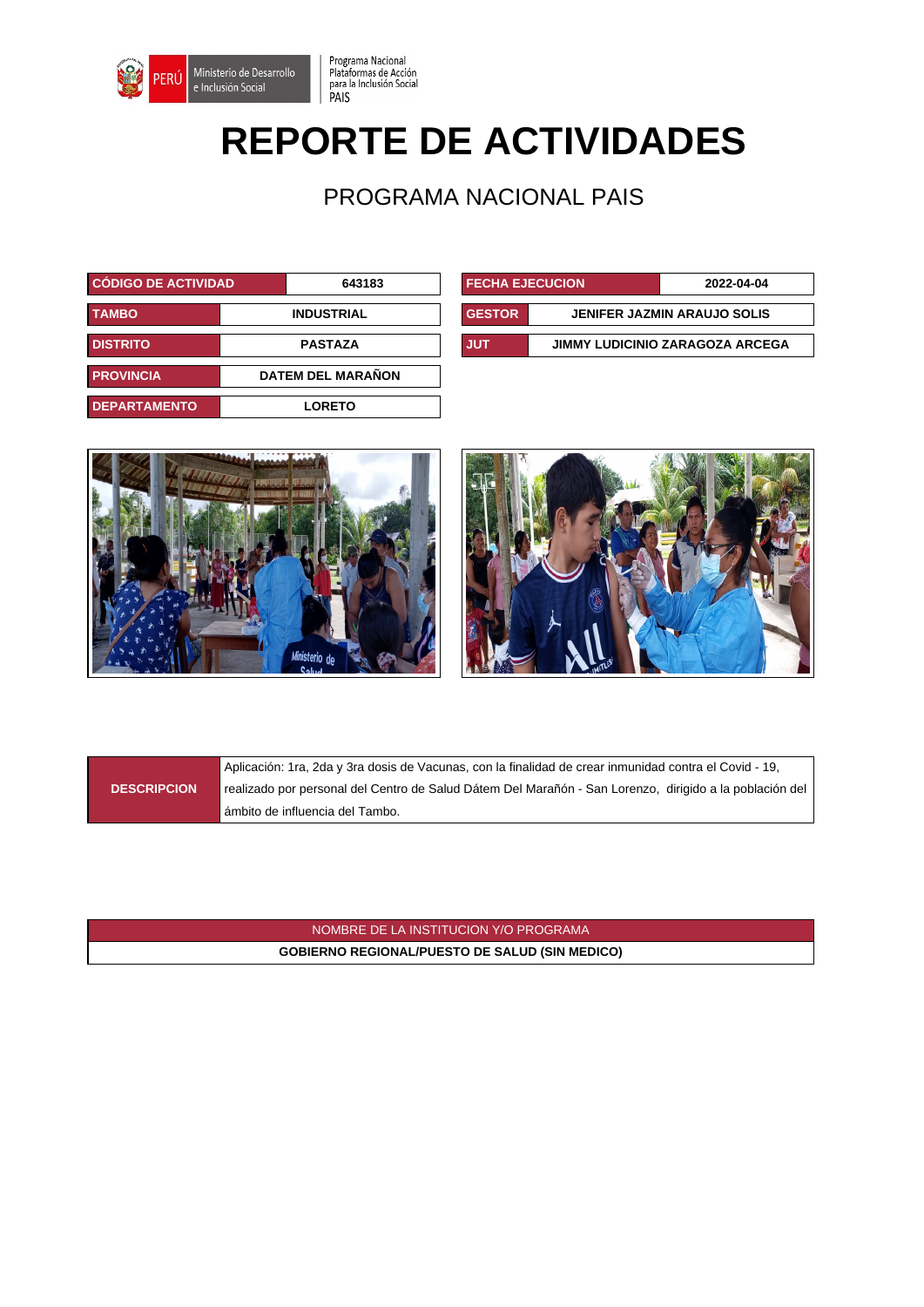

## **FUNCIONARIOS QUE PARTICIPARON EN LA ACTIVIDAD**

| $N^{\circ}$ | <b>NOMBRES</b>            | CARGO                    | ENTIDAD                     |
|-------------|---------------------------|--------------------------|-----------------------------|
|             | ∣ALEX RAMIRO PEÑA LOZANO∣ | <b>TECNICO ENFERMERO</b> | <b>PUESTO DE SALUD (SIN</b> |

## **PARTICIPANTES DE LA ACTIVIDAD**

| $N^{\circ}$             | <b>NOMBRES</b>            | <b>APELLIDOS</b>          | <b>CENTRO POBLADO</b>                 |
|-------------------------|---------------------------|---------------------------|---------------------------------------|
| $\mathbf{1}$            | <b>RAFAEL</b>             | <b>CURITIMA CURICO</b>    | <b>INDUSTRIAL (PUERTO INDUSTRIAL)</b> |
| $\overline{\mathbf{2}}$ | <b>ROSA GLADIS</b>        | <b>VILCHEZ BUTUNA</b>     | <b>INDUSTRIAL (PUERTO INDUSTRIAL)</b> |
| 3                       | <b>DINA</b>               | NUÃ'EZ PEREZ              | <b>INDUSTRIAL (PUERTO INDUSTRIAL)</b> |
| 4                       | <b>BELINDA</b>            | <b>RENGIFO CARITIMARI</b> | <b>INDUSTRIAL (PUERTO INDUSTRIAL)</b> |
| 5                       | <b>JULIO</b>              | <b>PIZANGO HUAYA</b>      | <b>INDUSTRIAL (PUERTO INDUSTRIAL)</b> |
| 6                       | <b>WILER</b>              | <b>SANCHEZ SANDI</b>      | <b>INDUSTRIAL (PUERTO INDUSTRIAL)</b> |
| $\overline{7}$          | <b>CASIMIRO</b>           | <b>HUIÃ'API MUCUSHUA</b>  | <b>INDUSTRIAL (PUERTO INDUSTRIAL)</b> |
| 8                       | <b>ROY ROBINSON</b>       | <b>IJUMA PIZANGO</b>      | <b>INDUSTRIAL (PUERTO INDUSTRIAL)</b> |
| 9                       | <b>KELI</b>               | <b>CURITIMA YUMBATO</b>   | <b>INDUSTRIAL (PUERTO INDUSTRIAL)</b> |
| 10                      | <b>ZEIDI MAYRA</b>        | <b>GARCIA TAPAYURI</b>    | <b>INDUSTRIAL (PUERTO INDUSTRIAL)</b> |
| 11                      | <b>JUDITH IRENE</b>       | <b>DAVILA VALENCIA</b>    | <b>INDUSTRIAL (PUERTO INDUSTRIAL)</b> |
| 12                      | <b>WENDY LUZ</b>          | <b>IJUMA PIZANGO</b>      | <b>INDUSTRIAL (PUERTO INDUSTRIAL)</b> |
|                         | <b>13 DEIVIN JHESSUEL</b> | <b>RAMIREZ MERMAO</b>     | <b>INDUSTRIAL (PUERTO INDUSTRIAL)</b> |
|                         | <b>14 EULER EUCLIDES</b>  | <b>CARIAJANO TAPAYURI</b> | <b>INDUSTRIAL (PUERTO INDUSTRIAL)</b> |
|                         | <b>15   MELITA</b>        | HUIÄ'API PIZANGO          | <b>INDUSTRIAL (PUERTO INDUSTRIAL)</b> |
|                         | 16 JAIRO                  | <b>MERMAO PIZANGO</b>     | <b>INDUSTRIAL (PUERTO INDUSTRIAL)</b> |
|                         | 17 MARAX                  | <b>INUMA CHANCHARI</b>    | <b>INDUSTRIAL (PUERTO INDUSTRIAL)</b> |
| 18                      | <b>CARMELITA</b>          | <b>CATASHUNGA DIAZ</b>    | <b>INDUSTRIAL (PUERTO INDUSTRIAL)</b> |
| 19                      | <b>MARIA NATIVIDAD</b>    | <b>CHOTA TAPAYURI</b>     | <b>INDUSTRIAL (PUERTO INDUSTRIAL)</b> |
| 20                      | <b>JENRI MANUEL</b>       | <b>CAPPA PEREIRA</b>      | <b>INDUSTRIAL (PUERTO INDUSTRIAL)</b> |
| 21                      | <b>CLARIBEL</b>           | <b>JAUREGUI SANCHEZ</b>   | <b>INDUSTRIAL (PUERTO INDUSTRIAL)</b> |
| 22                      | <b>RUBI</b>               | <b>YUMBATO DEL AGUILA</b> | <b>INDUSTRIAL (PUERTO INDUSTRIAL)</b> |
| 23                      | <b>MIREYA</b>             | <b>ROA CHANCHARI</b>      | <b>SANTANA</b>                        |
| 24                      | <b>JULIO CESAR</b>        | <b>RUIZ YUIMACHI</b>      | <b>PAPA YACU</b>                      |
| 25 <sub>1</sub>         | <b>SEGUNDO BASILIO</b>    | <b>AYAMBO IGUARAQUI</b>   | <b>INDUSTRIAL (PUERTO INDUSTRIAL)</b> |
| 26                      | <b>CARMEN</b>             | <b>TUESTA RENGIFO</b>     | <b>INDUSTRIAL (PUERTO INDUSTRIAL)</b> |
| 27                      | <b>ALEX RAMIRO</b>        | LOZANO PEÃ'A              | <b>INDUSTRIAL (PUERTO INDUSTRIAL)</b> |
|                         | 28 AZUCENA                | <b>TANGOA GUEVARA</b>     | <b>INDUSTRIAL (PUERTO INDUSTRIAL)</b> |
| 29                      | <b>ASTRI BEATRIZ</b>      | <b>MURRIETA INUMA</b>     | <b>INDUSTRIAL (PUERTO INDUSTRIAL)</b> |
| 30                      | <b>DIMAS</b>              | <b>CHOTA TAPAYURI</b>     | <b>INDUSTRIAL (PUERTO INDUSTRIAL)</b> |
|                         | 31 SABI VICTORIA          | <b>CARVAJAL HUIÃ'API</b>  | INDUSTRIAL (PUERTO INDUSTRIAL)        |
|                         | <b>32   MARCO ANTONIO</b> | <b>CHANCHARI TAMINCHE</b> | <b>INDUSTRIAL (PUERTO INDUSTRIAL)</b> |
|                         | 33 ELVIS                  | <b>LOPEZ DEL CASTILLO</b> | INDUSTRIAL (PUERTO INDUSTRIAL)        |
|                         | <b>34   MARDEN JUNINO</b> | <b>PEA'A INUMA</b>        | <b>INDUSTRIAL (PUERTO INDUSTRIAL)</b> |
|                         | 35 CEIN                   | <b>TANANTA PISCO</b>      | INDUSTRIAL (PUERTO INDUSTRIAL)        |
|                         | 36 GABRIEL                | <b>DEL AGUILA CHOTA</b>   | <b>INDUSTRIAL (PUERTO INDUSTRIAL)</b> |
|                         | 37   LLINA LIZBETH        | <b>RENGIFO MANIHUARI</b>  | <b>INDUSTRIAL (PUERTO INDUSTRIAL)</b> |
|                         | 38   KARLA MARUJA         | <b>LOPEZ CURITIMA</b>     | <b>INDUSTRIAL (PUERTO INDUSTRIAL)</b> |
|                         | 39 MIRELI                 | <b>SANDOVAL PASHIÃ'O</b>  | <b>INDUSTRIAL (PUERTO INDUSTRIAL)</b> |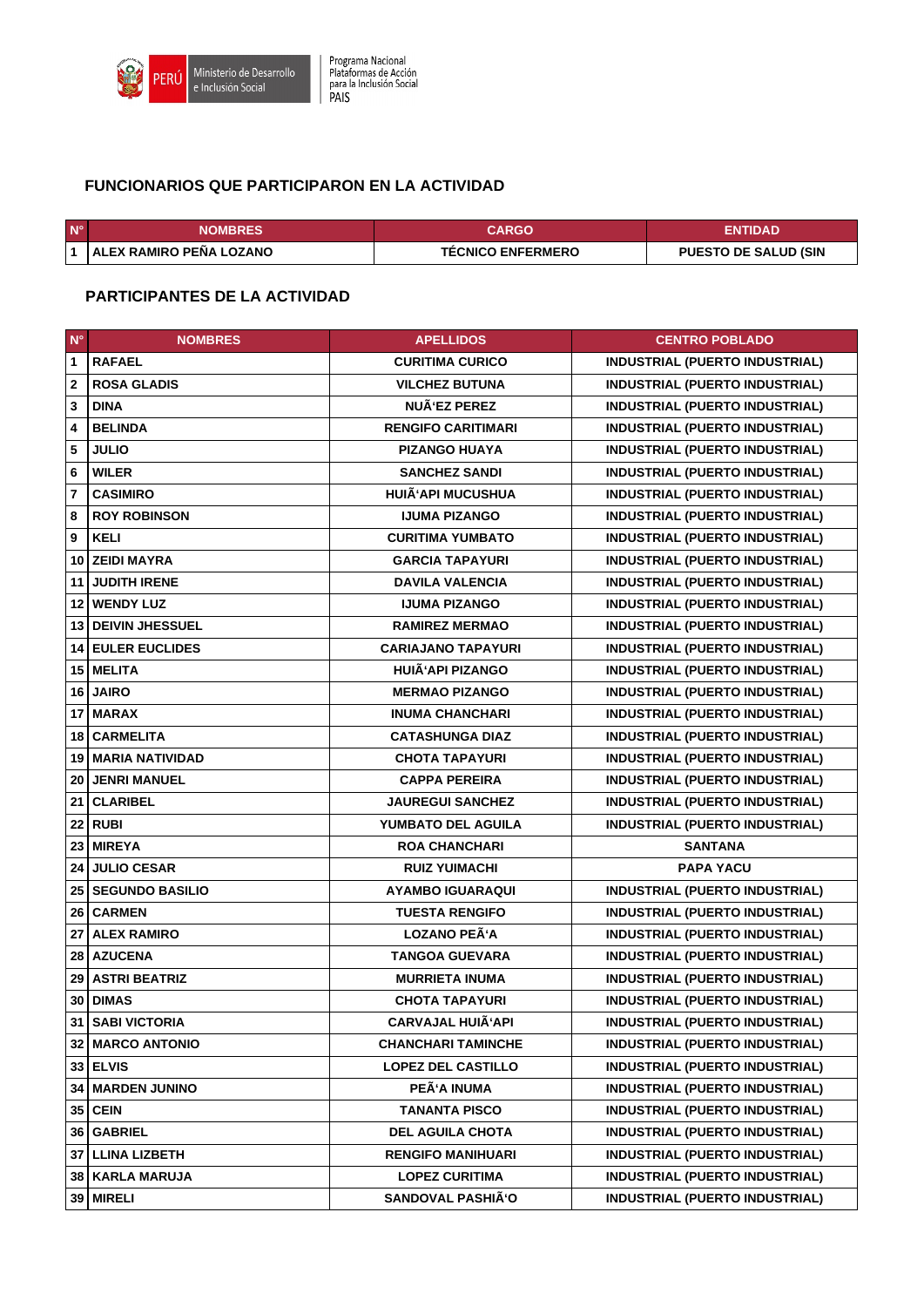

|      | 40 CINECIO            | <b>TANANTA PISCO</b>      | <b>INDUSTRIAL (PUERTO INDUSTRIAL)</b> |
|------|-----------------------|---------------------------|---------------------------------------|
| 41   | <b>SEGUNDO MIGUEL</b> | <b>MERMAO PIZANGO</b>     | <b>INDUSTRIAL (PUERTO INDUSTRIAL)</b> |
| 42   | <b>SALOMON</b>        | <b>DIAZ CANAQUIRI</b>     | <b>INDUSTRIAL (PUERTO INDUSTRIAL)</b> |
| 43   | <b>EDINSON</b>        | <b>CAPPA MANUYAMA</b>     | <b>INDUSTRIAL (PUERTO INDUSTRIAL)</b> |
| 44   | <b>GILMER</b>         | <b>MURRIETA ARIRAMA</b>   | <b>INDUSTRIAL (PUERTO INDUSTRIAL)</b> |
| 45   | <b>WILLY</b>          | <b>CAPPA MANUYAMA</b>     | <b>INDUSTRIAL (PUERTO INDUSTRIAL)</b> |
| 46   | <b>KAROL NICOL</b>    | URRELO RENGIFO            | <b>INDUSTRIAL (PUERTO INDUSTRIAL)</b> |
| 47   | <b>MARIA</b>          | <b>MERMAO SANDOVAL</b>    | <b>INDUSTRIAL (PUERTO INDUSTRIAL)</b> |
| 48   | <b>GEAN PIER</b>      | <b>BUTUNA INUMA</b>       | <b>INDUSTRIAL (PUERTO INDUSTRIAL)</b> |
| 49   | <b>ARBEY</b>          | <b>CURITIMA YUMBATO</b>   | <b>INDUSTRIAL (PUERTO INDUSTRIAL)</b> |
| 50   | <b>LINA</b>           | <b>PAPA ROA</b>           | <b>INDUSTRIAL (PUERTO INDUSTRIAL)</b> |
| 51   | <b>BRIONI</b>         | <b>ISUIZA PEÃ'A</b>       | <b>INDUSTRIAL (PUERTO INDUSTRIAL)</b> |
|      | 52 DAVID              | <b>HIDALGO CHOTA</b>      | <b>INDUSTRIAL (PUERTO INDUSTRIAL)</b> |
|      | $53$ ALEX             | <b>HIDALGO CHOTA</b>      | <b>INDUSTRIAL (PUERTO INDUSTRIAL)</b> |
| 54   | <b>NICOHOL</b>        | <b>TUESTA MUCUSHUA</b>    | <b>INDUSTRIAL (PUERTO INDUSTRIAL)</b> |
| 55   | <b>RICARDO</b>        | <b>FACHIN LOPEZ</b>       | <b>INDUSTRIAL (PUERTO INDUSTRIAL)</b> |
|      | 56   MAX              | <b>VILCHEZ BUTUNA</b>     | <b>INDUSTRIAL (PUERTO INDUSTRIAL)</b> |
| 57   | <b>KIBER DELEITER</b> | <b>TANANTA HUIÄ'API</b>   | <b>INDUSTRIAL (PUERTO INDUSTRIAL)</b> |
| 58 I | <b>BLANCA</b>         | <b>PIZANGO CAPPA</b>      | <b>INDUSTRIAL (PUERTO INDUSTRIAL)</b> |
|      | 59 ANTONY             | <b>ARIRAMA TANANTA</b>    | <b>INDUSTRIAL (PUERTO INDUSTRIAL)</b> |
| 60   | <b>MARIBLE</b>        | <b>ARIRAMA TANGOA</b>     | <b>INDUSTRIAL (PUERTO INDUSTRIAL)</b> |
| 61   | <b>MISHEILA</b>       | <b>PAPA ROA</b>           | <b>INDUSTRIAL (PUERTO INDUSTRIAL)</b> |
| 62   | <b>GEISON</b>         | <b>PIZANGO CAPPA</b>      | <b>INDUSTRIAL (PUERTO INDUSTRIAL)</b> |
| 63   | <b>LIZETH</b>         | <b>MERMAO SANDOVAL</b>    | <b>INDUSTRIAL (PUERTO INDUSTRIAL)</b> |
| 64   | <b>NERY JANINA</b>    | <b>CAPPA GONZALES</b>     | <b>INDUSTRIAL (PUERTO INDUSTRIAL)</b> |
| 65   | <b>ADREIL</b>         | <b>INUMA CHOTA</b>        | <b>INDUSTRIAL (PUERTO INDUSTRIAL)</b> |
| 66   | <b>ANLLELINA</b>      | PAPA HUIÃ'API             | <b>INDUSTRIAL (PUERTO INDUSTRIAL)</b> |
|      | 67 LAIS GALI          | PAPA HUIÃ'API             | <b>INDUSTRIAL (PUERTO INDUSTRIAL)</b> |
| 68   | <b>NEISER</b>         | <b>MACAHUACHI PIZANGO</b> | <b>INDUSTRIAL (PUERTO INDUSTRIAL)</b> |
| 69   | <b>IRIS MARIELA</b>   | <b>MUDARRA NANANTAI</b>   | <b>INDUSTRIAL (PUERTO INDUSTRIAL)</b> |
| 70   | <b>JOSE VILLAFLOR</b> | <b>ZETA PULACHE</b>       | <b>INDUSTRIAL (PUERTO INDUSTRIAL)</b> |
|      | 71   ESTEICY          | <b>PAPA ROA</b>           | <b>INDUSTRIAL (PUERTO INDUSTRIAL)</b> |
|      | 72 WININSER           | <b>TANANTA PISCO</b>      | <b>INDUSTRIAL (PUERTO INDUSTRIAL)</b> |
|      | 73 LEONA              | <b>MUCUSHUA CHINO</b>     | <b>INDUSTRIAL (PUERTO INDUSTRIAL)</b> |
| 74   | <b>JHONEL</b>         | <b>INUMA CHOTA</b>        | <b>INDUSTRIAL (PUERTO INDUSTRIAL)</b> |
|      | 75 LECY MILCENA       | <b>GONZALES CAHUAZA</b>   | <b>INDUSTRIAL (PUERTO INDUSTRIAL)</b> |
|      | 76 ESTCY              | <b>INUMA SANGAMA</b>      | <b>INDUSTRIAL (PUERTO INDUSTRIAL)</b> |
| 77   | <b>JEFFERSON</b>      | <b>RIOS MURRIETA</b>      | <b>INDUSTRIAL (PUERTO INDUSTRIAL)</b> |
|      | 78   ALEX ARLIN       | <b>CAPPA MANUYAMA</b>     | <b>INDUSTRIAL (PUERTO INDUSTRIAL)</b> |
| 79   | <b>ALEX ARLIN</b>     | <b>CAPPA MANUYAMA</b>     | <b>INDUSTRIAL (PUERTO INDUSTRIAL)</b> |
| 80   | MAGNOLIA              | <b>MURRIETA ARIRAMA</b>   | <b>INDUSTRIAL (PUERTO INDUSTRIAL)</b> |
| 81   | <b>GORBI</b>          | <b>ISUIZA PEÃ'A</b>       | INDUSTRIAL (PUERTO INDUSTRIAL)        |
| 82   | <b>DONALDO</b>        | <b>SANCHEZ SANDI</b>      | INDUSTRIAL (PUERTO INDUSTRIAL)        |
|      | 83 RAQUEL JULIANA     | <b>PIZANGO CAPPA</b>      | <b>INDUSTRIAL (PUERTO INDUSTRIAL)</b> |
|      | 84 NILVER             | <b>PIZANGO CAPPA</b>      | INDUSTRIAL (PUERTO INDUSTRIAL)        |
| 85   | <b>ROBERTINA</b>      | TANGOA LANCHA             | INDUSTRIAL (PUERTO INDUSTRIAL)        |
|      | 86 ALEXIS             | <b>CARDENAS CHANCHARI</b> | <b>INDUSTRIAL (PUERTO INDUSTRIAL)</b> |